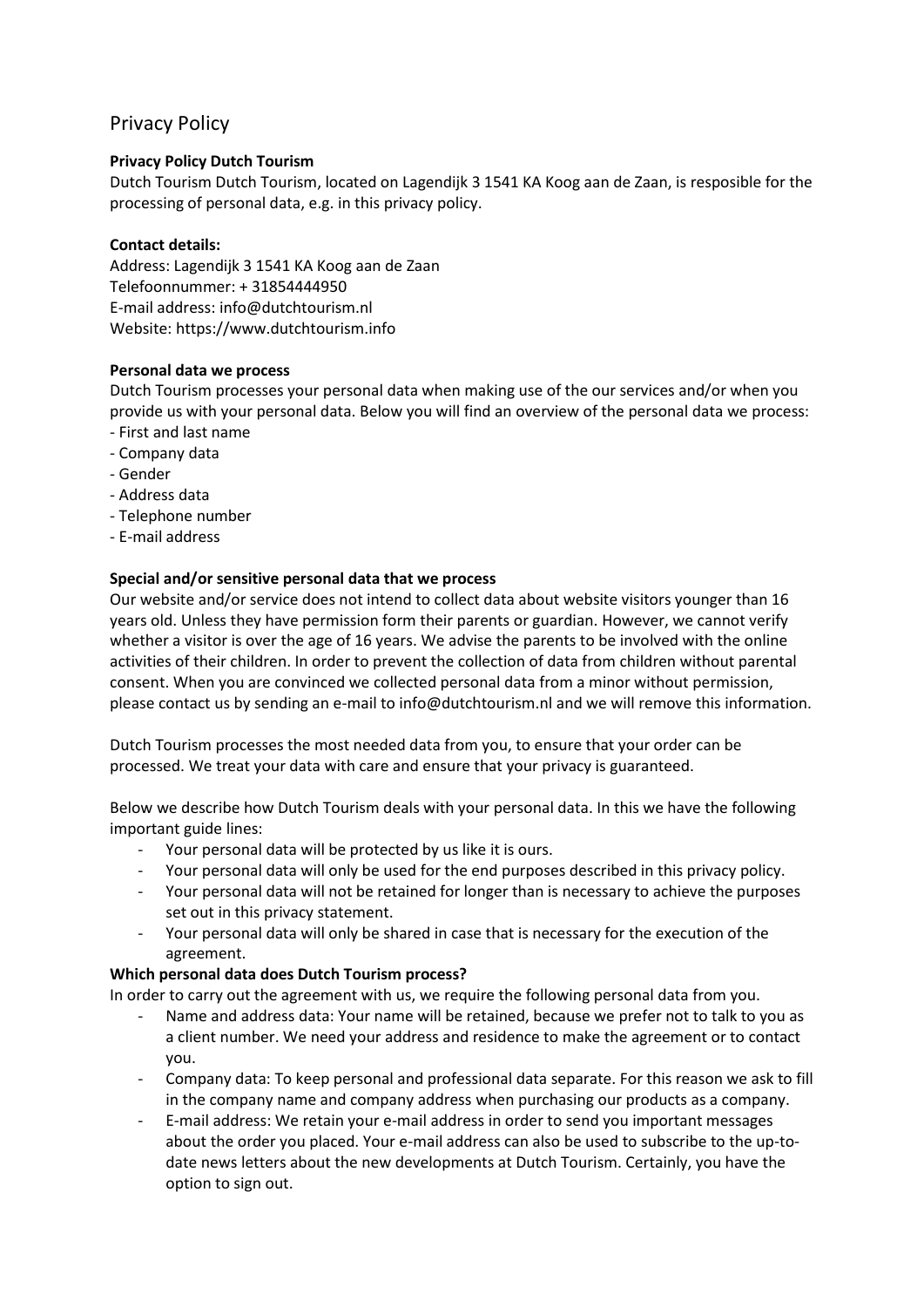- Telephone number: We use your telephone number to contact you in case of an emergency or to ask for your input.

### **How long will the personal data be retained?**

Dutch Tourism retains your personal data no longer than needed to realise the goals we retained your personal data for. We retain your personal data as long as you make use of our services, in order to deliver you our best services. If you are in the European Economic Area and withdraw your consent to the processing of your personal data. All processed and retained personal data about you will be annulled when they are no longer needed by us. This does not apply if we are obliged to retain personal data in accordance with the main rules of the law or regulations. In this case we retain the personal data as long as necessary. For more information about where and for how long your personal data will be stored and about your rights regarding deletion and transferability, please contact our Data Protection Officer.

### **Sharing of personal data with third parties**

Dutch Tourism does not sell your details to third parties and only provides them if this is necessary for the execution of our agreement with you or to comply with a legal obligation. We will only share your details with others in the following situation:

A police claim may oblige us to share your data with the police.

### **Other data processed by Dutch Tourism**

Dutch Tourism also processes some personal data that are not intended for the execution of the agreement. We do this on the basis of a legitimate interest or with your consent. It concerns the following data:

- Work related personal data: Applying for a job with us, we would like to know what you have to offer. We check this on the basis of your CV, motivation letter, portfolio or application form. We will delete your personal data within four weeks in case you are unfortunately not accepted.
- Other personal data: It sometimes happens that we are sent additional personal data through support tickets, social media or e-mail messages that we did not ask for. If we do not need this personal information to help you further, we will –as far as technically possible– remove it.

#### **Cookies, or similar techniques, that we use**

Dutch Tourism uses functional, analytic and tracking cookies. A cookie is a small text file that is stored in the browser of your computer, tablet or smartphone when you first visit this website. Dutch Tourism uses cookies with a technical functionality. These ensure that the website works properly and that, for example, your preferences are remembered. These cookies are also used to make the website work properly and to optimise it. In addition, we place cookies that track your browsing habits so that we can offer customized content and advertisements. When you first visit our website, we inform you about these cookies and ask your permission to place them. You can unsubscribe from cookies by in the settings of your internet browser, so that it no longer stores cookies. In addition, you can also delete any information previously stored via your browser's settings.

#### **View, modify or delete data**

You have the right to access, correct or delete your personal data. You can do this yourself via the personal settings of your account. In addition, you have the right to withdraw your consent to the data processing or to object to the processing of your personal data by our company and you have the right to data transferability. This means that you can submit a request to us to send the personal data that we hold about you in a computer file to you or another organisation that you have mentioned. If you wish to exercise your right to object and/or right to data transferability or if you have any other questions/remarks about the data processing, please send a specific request to